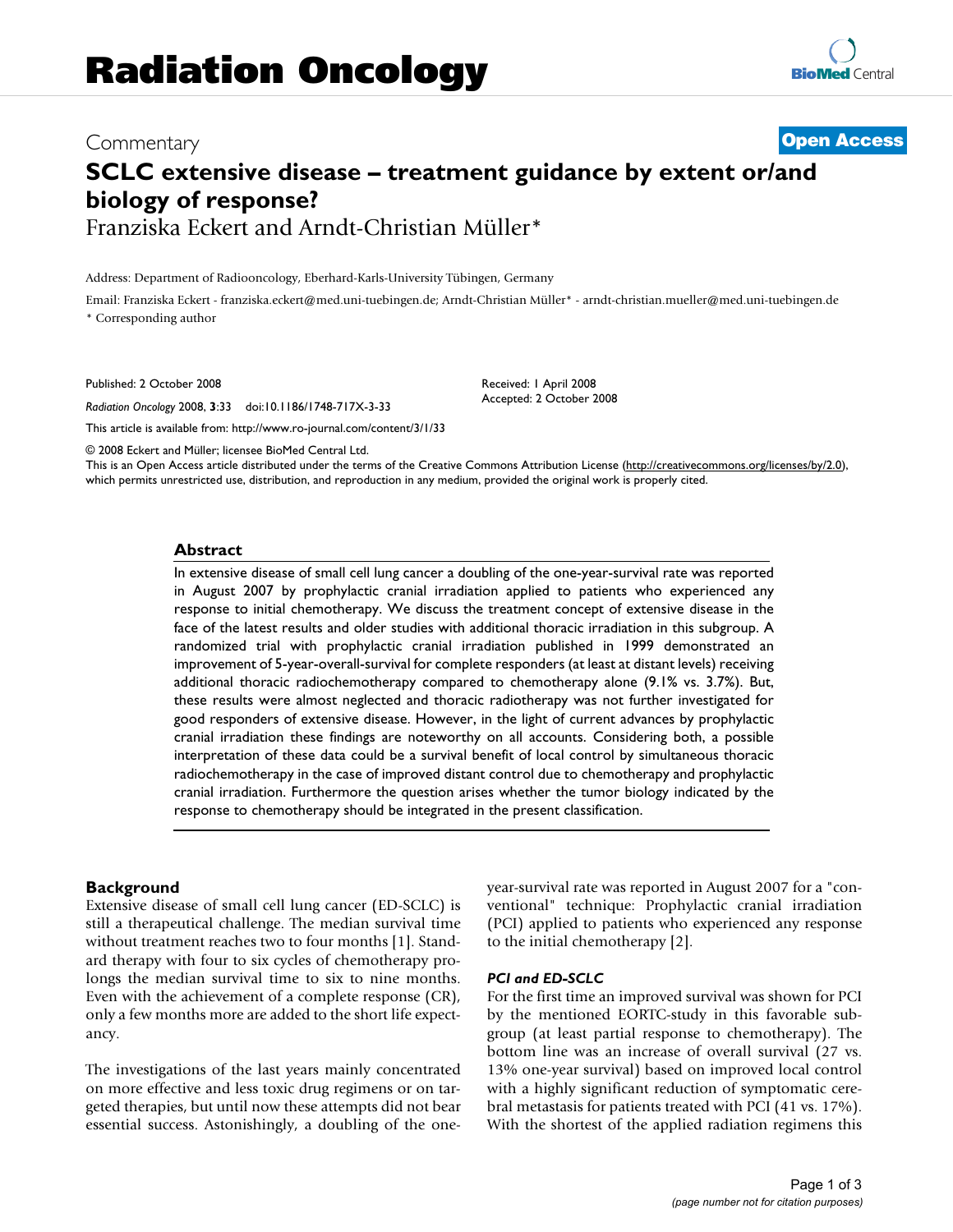meant a gain in overall-survival of six weeks (5.4 vs. 6.7 months median survival) with a therapy of one week. The assessed quality of life was significantly better in the radiation group due to acceptable toxicities and reduced morbidity caused by cerebral metastasis. An additional advantage of PCI and related lower morbidity was the increased applicability of second-line chemotherapy. The study was designed with focus on easy feasibility and costeffectiveness. So, patients with symptomatic brain metastases were excluded and cross sectional imaging was not routinely demanded but performed in case of defined key symptoms. However, treatment of occult brain metastasis by PCI cannot be finally ruled out. Despite of this potential limitation, an older meta-analysis evaluating complete responders of SCLC illustrates the main principle that PCI improves survival (benefit of 5.4% at 3 years) [3]. Approximately 20% of complete responders included in this meta-analysis were staged as extensive disease. The subgroup-analysis revealed no significant difference between limited and extensive disease (relative risk of death for limited/extensive SCLC: 0.85 vs. 0.77 p= 0.88).

Local recurrence plays an increasing role in ED-SCLC. After thoracic radiation treatment, in-field relapse occurred in 24% of the cases as the first site of relapse [4]. Without local treatment 89–93% patients suffered from local progress in the first year after primary therapy [2].

## *Additional local radiotherapy for extensive disease?*

Already in 1999 a study performed by a Serbian group [5] evaluated different local treatment approaches depending on response to initial chemotherapy. Those who had complete response at least at distant levels were randomized to receive either two courses of cisplatin/etoposide (each 80 mg/m<sup>2</sup>) or TRT with daily carboplatin/ etoposide (each 50 mg/m2). Subsequently, PCI and two more courses chemotherapy were performed. Interestingly thoracic radiochemotherapy improved 5-year overall-survival compared to chemotherapy (9.1% vs. 3.7%).

Four older studies [6-9] investigating the value of TRT without standard PCI for extensive disease were unable to detect any benefit from treatment. However, besides absence of PCI, chemotherapy was applied sequentially and not concurrent with TRT. Furthermore, the limited case number of all four trials together (129 vs. 109 in the study of Jeremic et al.) suggests a lower statistical power of the negative studies. Staging deficits of the earlier investigations in the late eighties might also be assumed. A possible interpretation of these data on TRT could be a survival benefit of local control by simultaneous radiochemotherapy in the case of improved distant control due to chemotherapy and PCI. TRT has never been implemented into clinical treatment concepts for ED-SCLC. However, these findings are noteworthy on all accounts potentially improving the outcome of good responders with extensive disease.

## **Conclusion**

Taken together the results of Slotman et al. and Jeremic et al. lead to the question whether the treatment for extensive disease SCLC should be reconsidered. There could be three different treatment strategies according to initial response to chemotherapy: Chemotherapy plus TRT (simultaneously with the 4th cycle) and PCI for good responders achieving complete remission at least at distant levels; chemotherapy and PCI for patients having less than complete response; second line chemotherapy or best supportive care for stable or progressive disease (Figure 1). If this therapy was established, the difference in treatment of limited and extensive disease in complete responders would diminish. The best estimated 5-yearoverall-survival for the described schedule could exceed 20% for limited and reach almost 10% for extensive disease [4,5,10]. Based on the available data the question arises, whether the present classification should be supplemented by biology of response. Surely, randomized trials are essential to evaluate this proposed procedure. Furthermore, the significance of potential confounders like treatment of asymptomatic brain metastasis by PCI, prognostic relevance of metastatic pattern within the heterogeneous group of ED-SCLC and subsequent second line treatment could be analyzed.



# **Figure 1**

**Suggested treatment strategy for ED-SCLC**. Based on recent and older, hardly considered data [2,5] there could be three different treatment strategies according to initial response to chemotherapy: Chemotherapy plus TRT (simultaneously with the 4th cycle) and PCI for good responders achieving complete remission at least at distant levels; chemotherapy and PCI for patients having any response; second line chemotherapy or best supportive care for stable or progressive disease.